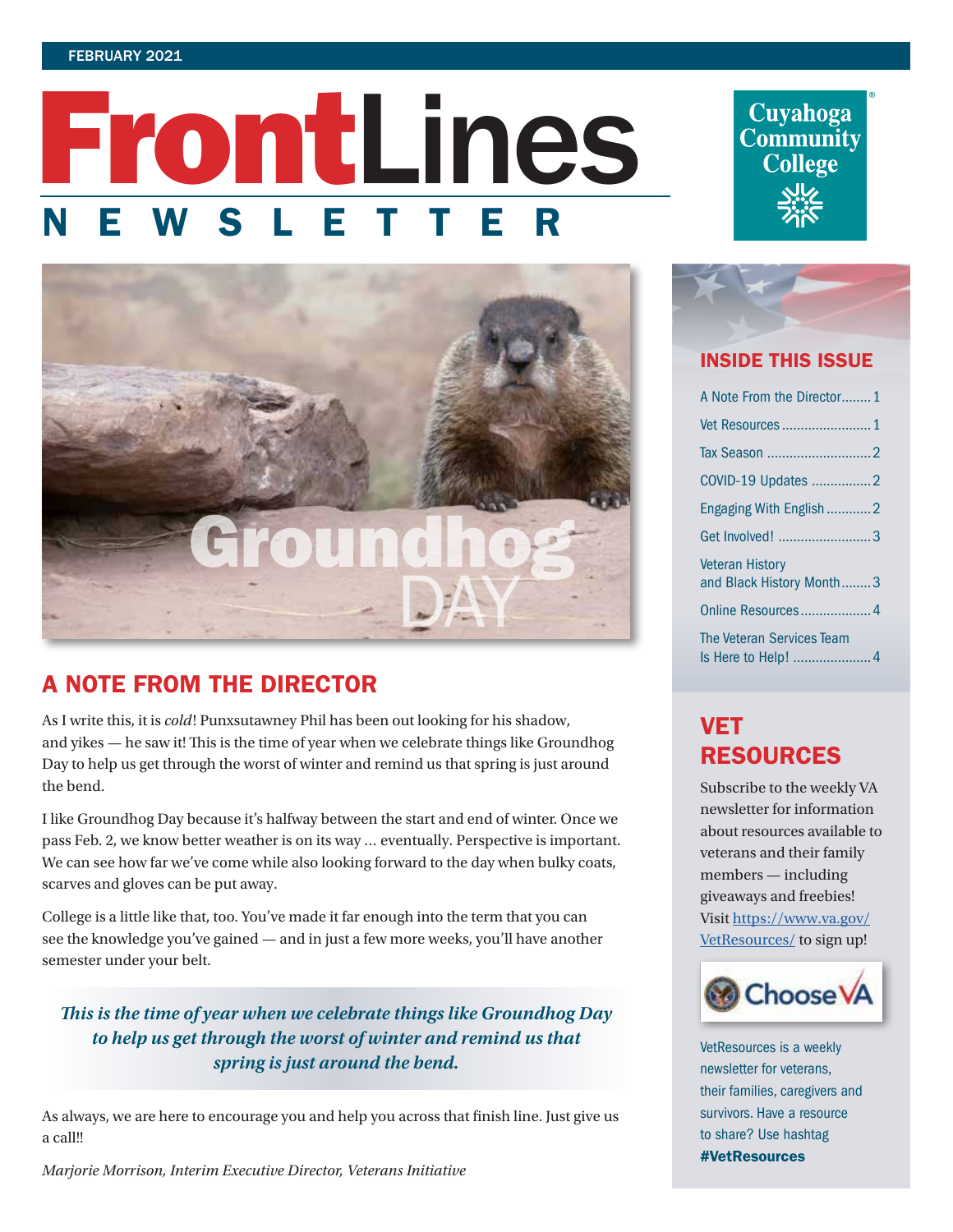## <span id="page-1-0"></span>TAX SEASON

Filing your taxes doesn't have to be stressful! The Volunteer Income Tax Assistance (VITA) program is here to help. Coordinators for all branches of the military are trained to address militaryspecific tax issues.

You can even get free tax consultation and preparation through VITA. Services are 100% free to veterans and their families, courtesy of the IRS.

Though many physical locations are closed, there are still chat, text, email and phone consultation options available, as well as free specialized software to assist with your tax filing.

#### [Click here to learn more](https://www.militaryonesource.mil/financial-legal/tax-resource-center/preparing-filing-and-refunds/volunteer-income-tax-assistance-program/)  [about VITA.](https://www.militaryonesource.mil/financial-legal/tax-resource-center/preparing-filing-and-refunds/volunteer-income-tax-assistance-program/)

Interested in more IRS resources for veterans? Visit the [Information for](https://www.irs.gov/individuals/information-for-veterans)  [Veterans page](https://www.irs.gov/individuals/information-for-veterans) on the IRS website.



## COVID-19 UPDATES



Did you know that Tri-C offers free testing through a partnership with Care Alliance Health Center? Anyone can get tested by Care Alliance at Tri-C's Metro Campus from 11 a.m. to 2 p.m. on Mondays, Wednesdays and Fridays or at a rotating Tri-C campus every Thursday from 11 a.m. to 2 p.m.

A government-issued ID (with name, address and photo), Social Security number and insurance card (if applicable) are required for testing.

#### **Metropolitan Campus 2900 Community College Ave. | Cleveland, OH 44115**

Testing takes place in the Lot 4 garage. (Enter off of Community College Avenue.)

- **Mondays and Wednesdays**
- Feb. 1 April 28 | 11 a.m. 2 p.m.
- **Thursdays** March 11 and April 8 | 11 a.m. - 2 p.m.

Visit [tri-c.edu/covidtest](https://www.tri-c.edu/administrative-departments/business-continuity/covid-19/covid-19-testing.html) for the most up-to-date testing dates and information.

Need to visit campus? Most administrative staff are still working remotely, and almost all courses are still operating remotely. Visit the [Tri-C coronavirus webpage](https://www.tri-c.edu/administrative-departments/business-continuity/covid-19/faculty-resources/november-2020.html#Nov18changes) for more information.

## ENGAGING WITH ENGLISH



Late last month and into this month, you may have read about some highstakes stock market trading going on and run across complex terms such as "short selling."

If you're looking for a way to stretch your brain, I've got a quick writing and critical thinking prompt for you: *Should all young people learn how to invest in the stock market?*  Should parents and students learn about investing? How can society

level the playing field so that young people can learn how to invest responsibly? Would you take a course on finance at Tri-C even if it wasn't required?

Do your own research to help you answer these questions, or [check out this New York](https://www.nytimes.com/2021/01/30/business/gamestop-stock-profit.html)  [Times Student Opinion piece](https://www.nytimes.com/2021/01/30/business/gamestop-stock-profit.html).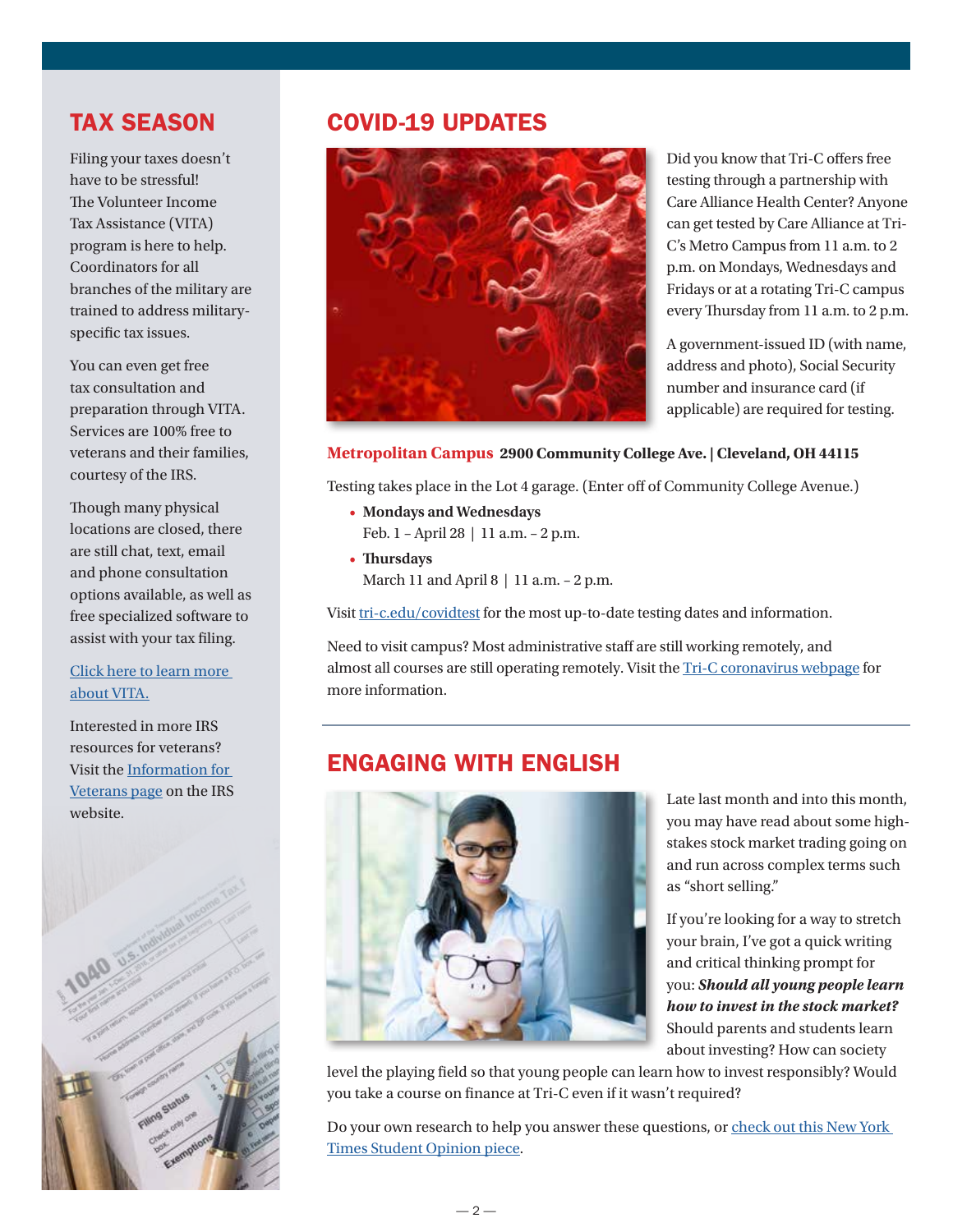## <span id="page-2-0"></span>GET INVOLVED!

Student veterans are invited to join the Veterans Today Club. Email [matthew.miller@tri-c.edu](mailto:matthew.miller%40tri-c.edu?subject=) for more information.

Veteran or military-affiliated employees are invited to join the new veteran employee resource group. Email [alaina.foster@tri-c.edu](mailto:alaina.foster%40tri-c.edu?subject=) for more information.



Veteran students and employees who wish to submit stories or photos for this newsletter can email them to [jeremy.wong@tri-c.edu](mailto:jeremy.wong%40tri-c.edu?subject=) for consideration. All submissions

are subject to approval by the College prior to publication.



*Visit our website at [tri-c.edu/veterans](https://www.tri-c.edu/veterans/)*



## VETERAN HISTORY AND BLACK HISTORY MONTH

You might be aware of famously segregated units in American military history, such as the Tuskegee Airmen, the 761st Tank Battalion or the "Black Panthers." But did you know that African Americans' military history dates back to the earliest days of the United States?

African Americans — slaves as well as freedmen served on both sides of the Revolutionary War. All-Black units were formed in Rhode Island and Massachusetts, and African Americans fought in guerilla units across the American south.

Ohio played a significant role in African American military history, too, with Black sailors making up more than 25% of all naval personnel in the Battle of Lake Erie. Large numbers of African Americans enlisted in the Navy after the Revolutionary War, as laws prohibiting their enlistment in the Army did not apply to other branches of service.



*African Americans — slaves as well as freedmen —served on both sides of the Revolutionary War.* 



*Sailor Cyrus Tiffany served in both the American Revolutionary War and the War of 1812. He is said to have saved Cmdr. Oliver Hazard Perry's life in 1813.*